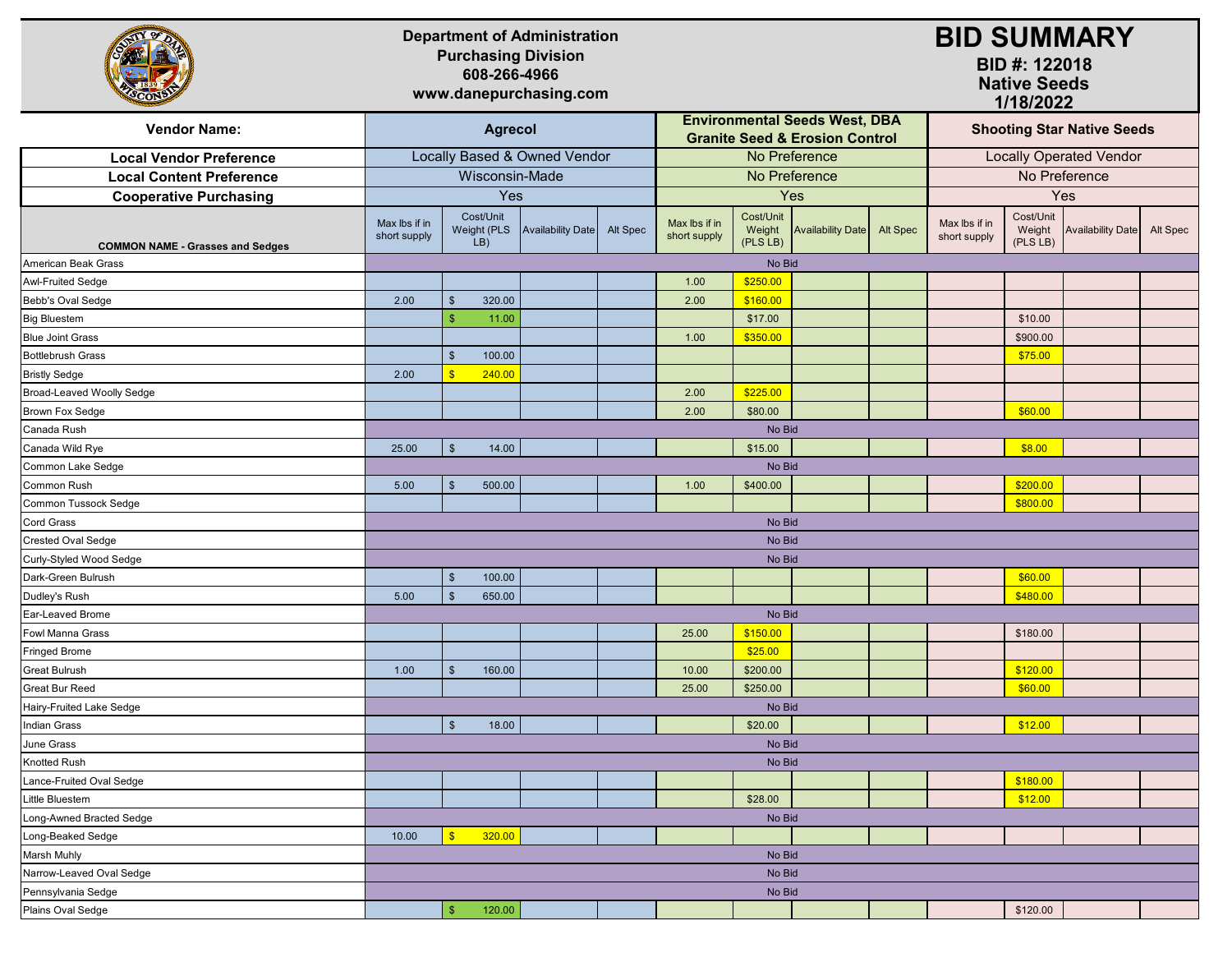| Porcupine Grass            | 3.00 | $\sqrt{3}$<br>200.00    |  |  |       |          |  |  |  | \$180.00 |  |  |  |  |
|----------------------------|------|-------------------------|--|--|-------|----------|--|--|--|----------|--|--|--|--|
| Porcupine Sedge            |      | 160.00<br>$$^{\circ}$   |  |  |       |          |  |  |  | \$120.00 |  |  |  |  |
| Poverty Oat Grass          |      | No Bid                  |  |  |       |          |  |  |  |          |  |  |  |  |
| Prairie Brome              |      | No Bid                  |  |  |       |          |  |  |  |          |  |  |  |  |
| <b>Prairie Dropseed</b>    | 8.00 | $\mathbf{\$}$<br>300.00 |  |  | 1.00  | \$220.00 |  |  |  |          |  |  |  |  |
| Reed Mana Grass            | 4.00 | 200.00                  |  |  | 10.00 | \$150.00 |  |  |  | \$120.00 |  |  |  |  |
| <b>Rice Cut Grass</b>      |      |                         |  |  |       |          |  |  |  | \$120.00 |  |  |  |  |
| <b>River Bulrush</b>       |      | No Bid                  |  |  |       |          |  |  |  |          |  |  |  |  |
| <b>River Oats</b>          |      | No Bid                  |  |  |       |          |  |  |  |          |  |  |  |  |
| Scribner's Panic Grass     |      |                         |  |  |       | No Bid   |  |  |  |          |  |  |  |  |
| Short-Headed Bracted Sedge |      |                         |  |  |       | No Bid   |  |  |  |          |  |  |  |  |
| Sideoats Grama             |      |                         |  |  |       | \$18.00  |  |  |  | \$12.00  |  |  |  |  |
| Silky Wild Rye             |      |                         |  |  |       |          |  |  |  | \$60.00  |  |  |  |  |
| Switchgrass                |      | 10.00                   |  |  |       | \$15.00  |  |  |  |          |  |  |  |  |
| Virginia Wild Rye          |      |                         |  |  | 50.00 | \$15.00  |  |  |  |          |  |  |  |  |
| <b>Wool Grass</b>          | 5.00 | 140.00<br>15            |  |  |       |          |  |  |  | \$100.00 |  |  |  |  |
| Totals:                    |      |                         |  |  |       |          |  |  |  |          |  |  |  |  |

52 species

| <b>COMMON NAME - Forbs</b>     | Max ozs if in<br>short supply | Cost/Unit<br>Weight (PLS<br>LB) | Availability Date Alt Spec |  | Max ozs if in<br>short supply | Cost/Unit<br>Weight<br>(PLS LB) | <b>Availability Date</b> | Alt Spec | Max ozs if in<br>short supply | Cost/Unit<br>Weight<br>(PLS LB) | <b>Availability Date</b> | Alt Spec |  |  |
|--------------------------------|-------------------------------|---------------------------------|----------------------------|--|-------------------------------|---------------------------------|--------------------------|----------|-------------------------------|---------------------------------|--------------------------|----------|--|--|
| Angelica                       |                               | 160.00<br>\$                    |                            |  |                               |                                 |                          |          |                               | \$100.00                        |                          |          |  |  |
| Anise Hyssop                   |                               |                                 |                            |  |                               | No Bid                          |                          |          |                               |                                 |                          |          |  |  |
| Aromatic Aster                 |                               | No Bid                          |                            |  |                               |                                 |                          |          |                               |                                 |                          |          |  |  |
| Arrow-Leaved Aster             |                               | No Bid                          |                            |  |                               |                                 |                          |          |                               |                                 |                          |          |  |  |
| Bellwort                       |                               |                                 |                            |  |                               | No Bid                          |                          |          |                               |                                 |                          |          |  |  |
| <b>Biennial Gaura</b>          | No Bid                        |                                 |                            |  |                               |                                 |                          |          |                               |                                 |                          |          |  |  |
| <b>Bird's Foot Violet</b>      | No Bid                        |                                 |                            |  |                               |                                 |                          |          |                               |                                 |                          |          |  |  |
| <b>Black Cohosh</b>            |                               | No Bid                          |                            |  |                               |                                 |                          |          |                               |                                 |                          |          |  |  |
| <b>Black-Eyed Susan</b>        |                               |                                 |                            |  | 80.00                         | \$45.00                         |                          |          |                               | \$50.00                         |                          |          |  |  |
| Bloodroot                      |                               | No Bid                          |                            |  |                               |                                 |                          |          |                               |                                 |                          |          |  |  |
| <b>Blue Cohosh</b>             | No Bid                        |                                 |                            |  |                               |                                 |                          |          |                               |                                 |                          |          |  |  |
| <b>Blue Vervain</b>            |                               |                                 |                            |  | 32.00                         | \$150.00                        |                          |          |                               | \$120.00                        |                          |          |  |  |
| <b>Boneset</b>                 |                               |                                 |                            |  |                               |                                 |                          |          |                               | \$720.00                        |                          |          |  |  |
| <b>Bottle Gentian</b>          | No Bid                        |                                 |                            |  |                               |                                 |                          |          |                               |                                 |                          |          |  |  |
| Brown-Eyed Susan               | 80.00                         | $\mathbf{\hat{s}}$<br>200.00    |                            |  |                               |                                 |                          |          |                               | \$60.00                         |                          |          |  |  |
| <b>Butterfly Milkweed</b>      |                               |                                 |                            |  | 16.00                         | \$350.00                        |                          |          |                               | \$300.00                        |                          |          |  |  |
| <b>Button Blazing Star</b>     |                               |                                 |                            |  |                               |                                 |                          |          |                               | \$650.00                        |                          |          |  |  |
| Canada Anemone                 |                               | 450.00                          |                            |  |                               |                                 |                          |          |                               | \$450.00                        |                          |          |  |  |
| Canada Milk Vetch              |                               |                                 |                            |  | 320.00                        | \$150.00                        |                          |          |                               | \$30.00                         |                          |          |  |  |
| <b>Cardinal Flower</b>         | 32.00                         | \$<br>1,000.00                  |                            |  |                               |                                 |                          |          |                               | \$800.00                        |                          |          |  |  |
| Columbine                      |                               |                                 |                            |  |                               |                                 |                          |          |                               | \$600.00                        |                          |          |  |  |
| Common Arrowhead               |                               |                                 |                            |  |                               |                                 |                          |          |                               | \$350.00                        |                          |          |  |  |
| Common Beggarticks             |                               | 240.00<br>\$                    |                            |  |                               |                                 |                          |          |                               | \$240.00                        |                          |          |  |  |
| Common Carrion Flower          |                               |                                 |                            |  |                               | No Bid                          |                          |          |                               |                                 |                          |          |  |  |
| <b>Common Evening Primrose</b> |                               |                                 |                            |  | 8.00                          | \$100.00                        |                          |          |                               |                                 |                          |          |  |  |
| Common Ironweed                |                               |                                 |                            |  |                               | No Bid                          |                          |          |                               |                                 |                          |          |  |  |
| Common Milkweed                |                               | 160.00<br>\$                    |                            |  | 320.00                        | \$300.00                        |                          |          |                               | \$90.00                         |                          |          |  |  |
| Compass Plant                  |                               |                                 |                            |  |                               | No Bid                          |                          |          |                               |                                 |                          |          |  |  |
| Cow Parsnip                    |                               |                                 |                            |  |                               |                                 |                          |          |                               | \$40.00                         |                          |          |  |  |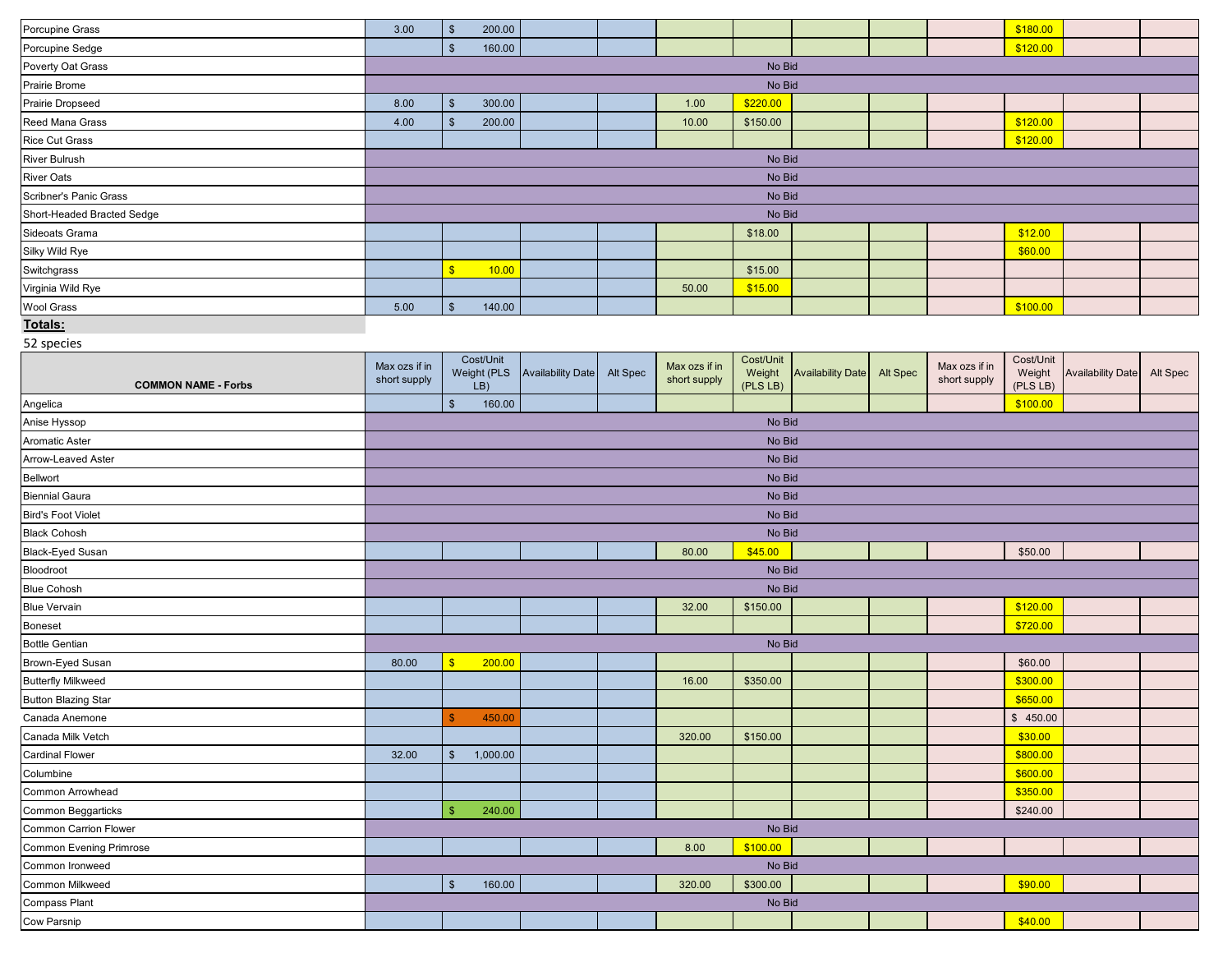| Cowbane                      |      |                              |  |  |        | No Bid   |  |  |  |          |  |  |  |  |
|------------------------------|------|------------------------------|--|--|--------|----------|--|--|--|----------|--|--|--|--|
| Cream Gentian                |      |                              |  |  |        |          |  |  |  | \$400.00 |  |  |  |  |
| Cream Wild Indigo            |      |                              |  |  |        | No Bid   |  |  |  |          |  |  |  |  |
| Culver's Root                |      | $\sqrt[3]{3}$<br>800.00      |  |  |        |          |  |  |  |          |  |  |  |  |
| Cup Plant                    |      | $\, \mathbb{S} \,$<br>160.00 |  |  |        |          |  |  |  | \$120.00 |  |  |  |  |
| Ditch Stonecrop              | 8.00 | $\sqrt[3]{5}$<br>160.00      |  |  |        |          |  |  |  |          |  |  |  |  |
| Dogbane                      |      |                              |  |  |        | No Bid   |  |  |  |          |  |  |  |  |
| Doll's Eyes                  |      |                              |  |  |        | No Bid   |  |  |  |          |  |  |  |  |
| Dotted St. John's Wort       |      |                              |  |  |        | No Bid   |  |  |  |          |  |  |  |  |
| Downy Gentian                |      |                              |  |  |        | No Bid   |  |  |  |          |  |  |  |  |
| Downy Painted Cup            |      |                              |  |  |        | No Bid   |  |  |  |          |  |  |  |  |
| Downy Wood Mint              |      |                              |  |  |        | No Bid   |  |  |  |          |  |  |  |  |
| Drummond's Aster             |      |                              |  |  |        | No Bid   |  |  |  |          |  |  |  |  |
| Dutchman's Breeches          |      | No Bid                       |  |  |        |          |  |  |  |          |  |  |  |  |
| Early Figwort                |      |                              |  |  |        | No Bid   |  |  |  |          |  |  |  |  |
| Early Meadow Rue             |      |                              |  |  |        |          |  |  |  | \$600.00 |  |  |  |  |
| Early Sunflower              |      |                              |  |  | 48.00  | \$90.00  |  |  |  |          |  |  |  |  |
| Early Wild Rose              |      |                              |  |  |        |          |  |  |  | \$300.00 |  |  |  |  |
| Elm-Leaved Goldenrod         |      |                              |  |  |        | No Bid   |  |  |  |          |  |  |  |  |
| <b>False Boneset</b>         |      |                              |  |  |        | No Bid   |  |  |  |          |  |  |  |  |
| Flat-Topped Aster            |      |                              |  |  |        |          |  |  |  | \$700.00 |  |  |  |  |
| Flowering Spurge             |      |                              |  |  |        | No Bid   |  |  |  |          |  |  |  |  |
| Foxglove Beardtongue         |      | $\frac{1}{2}$<br>200.00      |  |  |        |          |  |  |  | \$120.00 |  |  |  |  |
| Fringed Loosestrife          |      |                              |  |  |        | No Bid   |  |  |  |          |  |  |  |  |
| Frost Aster                  |      |                              |  |  |        |          |  |  |  | \$300.00 |  |  |  |  |
| Germander                    |      |                              |  |  |        | No Bid   |  |  |  |          |  |  |  |  |
| <b>Glad Mallow</b>           |      | $\sqrt[3]{5}$<br>80.00       |  |  |        |          |  |  |  |          |  |  |  |  |
| Goat's Rue                   |      |                              |  |  |        | No Bid   |  |  |  |          |  |  |  |  |
| Golden Alexanders            |      | $\sqrt[6]{3}$<br>200.00      |  |  |        |          |  |  |  | \$60.00  |  |  |  |  |
| Golden Ragwort               |      |                              |  |  |        | No Bid   |  |  |  |          |  |  |  |  |
| Grass Of Parnassus           |      |                              |  |  |        | No Bid   |  |  |  |          |  |  |  |  |
| Grass-Leaved Goldenrod       |      |                              |  |  |        | No Bid   |  |  |  |          |  |  |  |  |
| Great Blue Lobelia           |      |                              |  |  |        |          |  |  |  | \$600.00 |  |  |  |  |
| Great St. John's Wort        |      | $\sqrt[6]{2}$<br>160.00      |  |  |        |          |  |  |  | \$120.00 |  |  |  |  |
| Great Water Dock             |      |                              |  |  |        | No Bid   |  |  |  |          |  |  |  |  |
| Grooved Yellow Flax          |      |                              |  |  |        | No Bid   |  |  |  |          |  |  |  |  |
| Hairy Golden Aster           |      |                              |  |  | 640.00 | \$350.00 |  |  |  |          |  |  |  |  |
| Hairy Wood Mint              |      | 16.00 \$ 1,200.00            |  |  |        |          |  |  |  |          |  |  |  |  |
| Harebell                     |      |                              |  |  |        | No Bid   |  |  |  |          |  |  |  |  |
| Heart-Leaved Aster           |      |                              |  |  |        | No Bid   |  |  |  |          |  |  |  |  |
| Heart-Leaf Golden Alexanders |      |                              |  |  |        | No Bid   |  |  |  |          |  |  |  |  |
| <b>Heath Aster</b>           |      |                              |  |  |        | No Bid   |  |  |  |          |  |  |  |  |
| Hoary Vervain                |      |                              |  |  |        | No Bid   |  |  |  |          |  |  |  |  |
| Honewort                     |      |                              |  |  |        | No Bid   |  |  |  |          |  |  |  |  |
| Illinois Tick Trefoil        |      |                              |  |  |        | \$15.00  |  |  |  | \$300.00 |  |  |  |  |
| Indian Tobacco               |      |                              |  |  |        | No Bid   |  |  |  |          |  |  |  |  |
| Jack-in-the-Pulpit           |      |                              |  |  |        | No Bid   |  |  |  |          |  |  |  |  |
| Jacob's Ladder               |      |                              |  |  |        | No Bid   |  |  |  |          |  |  |  |  |
| Joe Pye Weed                 |      |                              |  |  |        |          |  |  |  | \$350.00 |  |  |  |  |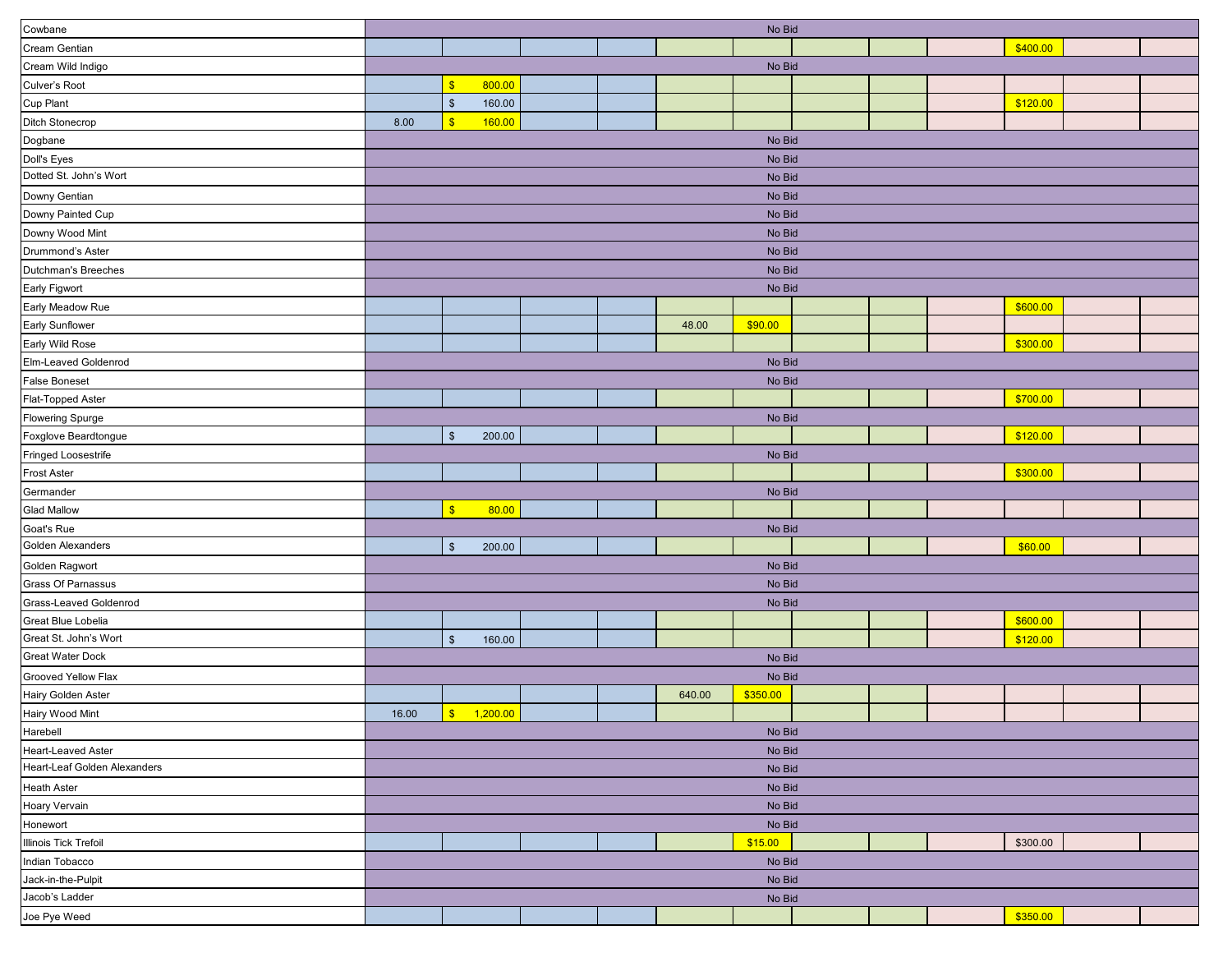| Lance-Leaf Coresopsis       |        |                                   |           |  | 800.00 | \$50.00    |  |  |  |            |  |  |  |  |
|-----------------------------|--------|-----------------------------------|-----------|--|--------|------------|--|--|--|------------|--|--|--|--|
| Large-Flowered Beardtongue  |        |                                   |           |  | 80.00  | \$200.00   |  |  |  |            |  |  |  |  |
| Late Figwort                |        |                                   |           |  |        |            |  |  |  | \$400.00   |  |  |  |  |
| Late Goldenrod              |        |                                   |           |  |        | No Bid     |  |  |  |            |  |  |  |  |
| Late Horse Gentian          |        |                                   |           |  |        | No Bid     |  |  |  |            |  |  |  |  |
| Lead Plant                  |        |                                   |           |  |        | No Bid     |  |  |  |            |  |  |  |  |
| Lion's Foot                 |        |                                   |           |  |        | No Bid     |  |  |  |            |  |  |  |  |
| Lopseed                     |        |                                   |           |  |        | No Bid     |  |  |  |            |  |  |  |  |
| Marbleseed                  |        |                                   |           |  |        | No Bid     |  |  |  |            |  |  |  |  |
| Marsh Betony                |        |                                   |           |  |        | No Bid     |  |  |  |            |  |  |  |  |
| Marsh Marigold              |        |                                   |           |  |        |            |  |  |  | \$1,000.00 |  |  |  |  |
| Marsh Vetchling             |        |                                   |           |  |        | No Bid     |  |  |  |            |  |  |  |  |
| Meadow Blazing Star         |        |                                   |           |  |        | No Bid     |  |  |  |            |  |  |  |  |
| Meadowsweet                 |        |                                   |           |  |        | No Bid     |  |  |  |            |  |  |  |  |
| Michigan Lily               |        |                                   |           |  |        | No Bid     |  |  |  |            |  |  |  |  |
| Midland Shooting Star       |        |                                   |           |  |        |            |  |  |  | \$1,500.00 |  |  |  |  |
| Missouri Goldenrod          |        |                                   |           |  |        | No Bid     |  |  |  |            |  |  |  |  |
| Monkey Flower               |        |                                   |           |  |        |            |  |  |  | \$200.00   |  |  |  |  |
| <b>Mountain Mint</b>        |        |                                   |           |  |        |            |  |  |  | \$600.00   |  |  |  |  |
| New England Aster           |        |                                   |           |  | 32.00  | \$1,000.00 |  |  |  | \$320.00   |  |  |  |  |
| New Jersey Tea              |        |                                   |           |  |        | No Bid     |  |  |  |            |  |  |  |  |
| Nodding Onion               |        |                                   |           |  |        |            |  |  |  | \$180.00   |  |  |  |  |
| Northern Blue Flag          |        | No Bid                            |           |  |        |            |  |  |  |            |  |  |  |  |
| Northern Bedstraw           | No Bid |                                   |           |  |        |            |  |  |  |            |  |  |  |  |
| Northern Blue Flag          | No Bid |                                   |           |  |        |            |  |  |  |            |  |  |  |  |
| <b>Obedient Plant</b>       |        |                                   |           |  |        | No Bid     |  |  |  |            |  |  |  |  |
| Ohio Spiderwort             |        |                                   |           |  |        |            |  |  |  | \$300.00   |  |  |  |  |
| Old Field Goldenrod         |        |                                   |           |  |        | No Bid     |  |  |  |            |  |  |  |  |
| Pale Purple Coneflower      |        |                                   |           |  |        | No Bid     |  |  |  |            |  |  |  |  |
| Pale Spiked Lobelia         |        |                                   |           |  |        | No Bid     |  |  |  |            |  |  |  |  |
| Partridge Pea               | 320.00 | $\sqrt[6]{3}$<br>20.00            |           |  |        | \$40.00    |  |  |  | \$8.00     |  |  |  |  |
| Pasque Flower               |        |                                   |           |  |        | No Bid     |  |  |  |            |  |  |  |  |
| Pasture Thistle             |        |                                   |           |  |        | No Bid     |  |  |  |            |  |  |  |  |
| Pearly Everlasting          |        |                                   |           |  |        | No Bid     |  |  |  |            |  |  |  |  |
| Pointed-Leaved Tick Trefoil |        |                                   |           |  |        | No Bid     |  |  |  |            |  |  |  |  |
| Poke Milkweed               |        |                                   |           |  |        | No Bid     |  |  |  |            |  |  |  |  |
| Prairie Alumroot            |        |                                   |           |  |        | No Bid     |  |  |  |            |  |  |  |  |
| Prairie Blazing Star        | 80.00  | $\sqrt[6]{3}$<br>320.00           | 3/31/2022 |  |        |            |  |  |  | \$200.00   |  |  |  |  |
| Prairie Blue-Eyed Grass     |        |                                   |           |  |        | No Bid     |  |  |  |            |  |  |  |  |
| Prairie Cinquefoil          |        | $\sqrt[6]{\frac{1}{2}}$<br>200.00 |           |  |        |            |  |  |  | \$150.00   |  |  |  |  |
| Prairie Coreopsis           |        |                                   |           |  |        | No Bid     |  |  |  |            |  |  |  |  |
| Prairie Dock                | 80.00  | $\sqrt[6]{\frac{1}{2}}$<br>400.00 | 3/31/2022 |  |        |            |  |  |  | \$275.00   |  |  |  |  |
| Prairie Indian Plantain     |        |                                   |           |  |        | No Bid     |  |  |  |            |  |  |  |  |
| Prairie Lily                |        |                                   |           |  |        | No Bid     |  |  |  |            |  |  |  |  |
| Prairie Loosestrife         |        |                                   |           |  |        | No Bid     |  |  |  |            |  |  |  |  |
| Prairie Phlox               |        |                                   |           |  |        | No Bid     |  |  |  |            |  |  |  |  |
| Prairie Sage                |        |                                   |           |  |        | No Bid     |  |  |  |            |  |  |  |  |
| Prairie Smoke               |        |                                   |           |  |        | No Bid     |  |  |  |            |  |  |  |  |
| Prairie Violet              |        |                                   |           |  |        | No Bid     |  |  |  |            |  |  |  |  |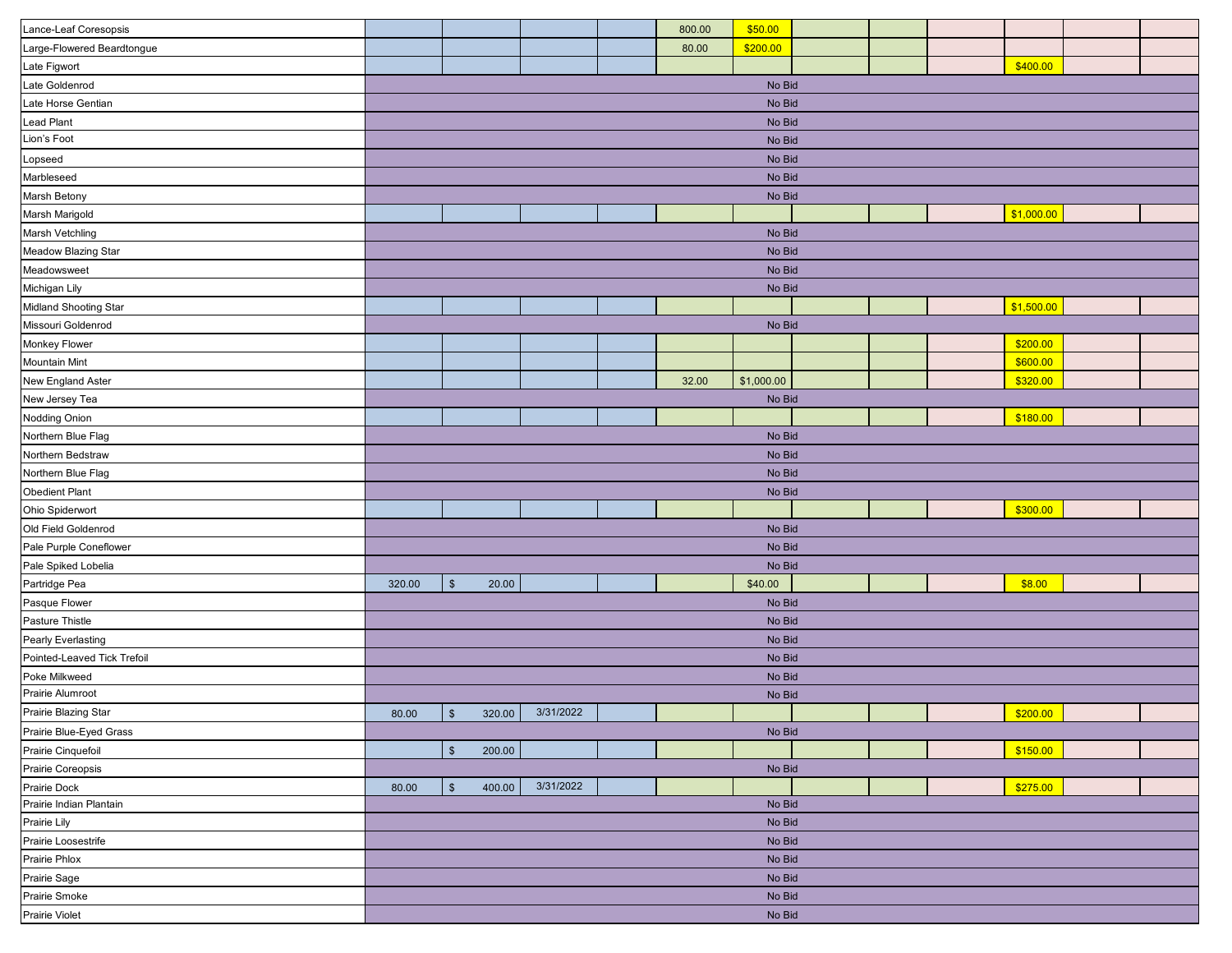| Prairie Wild Rose         |        |                         |  |  |       |          |  |  |  | \$240.00 |  |  |  |
|---------------------------|--------|-------------------------|--|--|-------|----------|--|--|--|----------|--|--|--|
| Purple Giant Hyssop       | 16.00  | $\frac{1}{2}$<br>320.00 |  |  |       |          |  |  |  | \$400.00 |  |  |  |
| Purple Meadow Rue         |        |                         |  |  |       |          |  |  |  | \$200.00 |  |  |  |
| Purple Milkweed           |        |                         |  |  |       | No Bid   |  |  |  |          |  |  |  |
| Purple Prairie Clover     |        |                         |  |  |       | \$45.00  |  |  |  | \$30.00  |  |  |  |
| Pussytoes                 |        |                         |  |  |       | No Bid   |  |  |  |          |  |  |  |
| Rattlesnake Master        |        |                         |  |  |       |          |  |  |  | \$150.00 |  |  |  |
| Red Baneberry             |        |                         |  |  |       | No Bid   |  |  |  |          |  |  |  |
| Riddell's Goldenrod       |        |                         |  |  |       | No Bid   |  |  |  |          |  |  |  |
| Rose Milkweed             |        |                         |  |  | 16.00 | \$500.00 |  |  |  | \$150.00 |  |  |  |
| Rosin Weed                |        |                         |  |  |       |          |  |  |  | \$200.00 |  |  |  |
| Round-Headed Bush Clover  |        |                         |  |  |       | No Bid   |  |  |  |          |  |  |  |
| Royal Catchfly            |        |                         |  |  |       | No Bid   |  |  |  |          |  |  |  |
| Sand Evening Primrose     |        |                         |  |  |       | No Bid   |  |  |  |          |  |  |  |
| Saw-Tooth Sunflower       |        |                         |  |  |       |          |  |  |  | \$450.00 |  |  |  |
| <b>Shining Aster</b>      |        |                         |  |  |       | No Bid   |  |  |  |          |  |  |  |
| Showy Goldenrod           |        |                         |  |  |       | No Bid   |  |  |  |          |  |  |  |
| Showy Sunflower           |        |                         |  |  |       | No Bid   |  |  |  |          |  |  |  |
| Showy Tick Trefoil        |        |                         |  |  |       |          |  |  |  | \$60.00  |  |  |  |
| Silky Aster               |        |                         |  |  |       | No Bid   |  |  |  |          |  |  |  |
| Sky Blue Aster            | No Bid |                         |  |  |       |          |  |  |  |          |  |  |  |
| Small Skullcap            |        |                         |  |  |       | No Bid   |  |  |  |          |  |  |  |
| Smooth Blue Aster         |        |                         |  |  | 16.00 | \$450.00 |  |  |  | \$250.00 |  |  |  |
| Smooth Hedgenettle        | No Bid |                         |  |  |       |          |  |  |  |          |  |  |  |
| Sneezeweed                | No Bid |                         |  |  |       |          |  |  |  |          |  |  |  |
| Solomon's Plume           |        |                         |  |  |       | No Bid   |  |  |  |          |  |  |  |
| Solomon's Seal            |        |                         |  |  |       |          |  |  |  | \$300.00 |  |  |  |
| Spikenard                 |        |                         |  |  |       | No Bid   |  |  |  |          |  |  |  |
| Spotted Bee Balm          | 16.00  | $\frac{1}{2}$<br>800.00 |  |  |       |          |  |  |  | \$450.00 |  |  |  |
| <b>Starry Campion</b>     |        |                         |  |  |       | No Bid   |  |  |  |          |  |  |  |
| Starry Solomon's Plume    |        |                         |  |  |       | No Bid   |  |  |  |          |  |  |  |
| Stiff Aster               |        |                         |  |  |       | No Bid   |  |  |  |          |  |  |  |
| Stiff Gentian             |        |                         |  |  |       | No Bid   |  |  |  |          |  |  |  |
| Stiff Goldenrod           |        | $\sqrt[6]{3}$<br>200.00 |  |  |       |          |  |  |  | \$120.00 |  |  |  |
| Swamp Rose                |        |                         |  |  |       | No Bid   |  |  |  |          |  |  |  |
| Swamp Saxifrage           |        |                         |  |  |       | No Bid   |  |  |  |          |  |  |  |
| Swamp Thistle             |        |                         |  |  |       | No Bid   |  |  |  |          |  |  |  |
| Sweet Black-Eyed Susan    |        | 144.00<br>$\sqrt{3}$    |  |  |       |          |  |  |  | \$120.00 |  |  |  |
| <b>Sweet Cicely</b>       |        |                         |  |  |       |          |  |  |  | \$500.00 |  |  |  |
| Sweet Indian Plantain     |        |                         |  |  |       | No Bid   |  |  |  |          |  |  |  |
| Sweet Joe Pye Weed        |        |                         |  |  |       | No Bid   |  |  |  |          |  |  |  |
| <b>Tall Bellflower</b>    | 16.00  | $\sqrt{2}$<br>800.00    |  |  |       |          |  |  |  | \$800.00 |  |  |  |
| <b>Tall Boneset</b>       |        |                         |  |  |       | No Bid   |  |  |  |          |  |  |  |
| <b>Tall Coreopsis</b>     |        |                         |  |  |       | No Bid   |  |  |  |          |  |  |  |
| <b>Tall Thimbleweed</b>   |        |                         |  |  |       |          |  |  |  | \$600.00 |  |  |  |
| Thimbleweed               |        |                         |  |  |       | No Bid   |  |  |  |          |  |  |  |
| <b>Tufted Loosestrife</b> |        |                         |  |  |       | No Bid   |  |  |  |          |  |  |  |
| Turtlehead                |        |                         |  |  |       | No Bid   |  |  |  |          |  |  |  |
| Veiny Pea                 |        |                         |  |  |       | No Bid   |  |  |  |          |  |  |  |
|                           |        |                         |  |  |       |          |  |  |  |          |  |  |  |